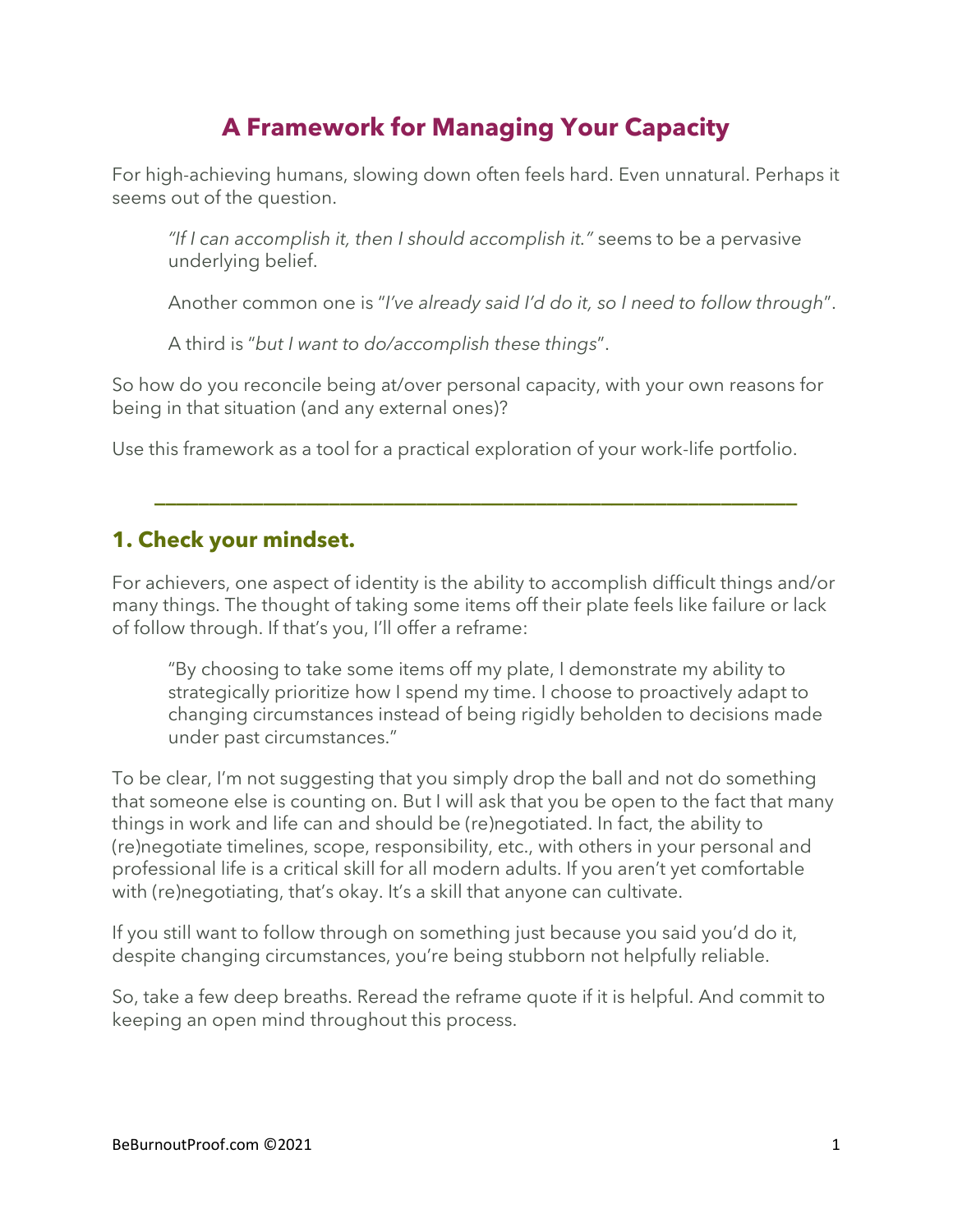# **2. Compile all of the items that are in your work-life portfolio at the moment.**

- If you already have a trusted system for capturing your active (and stalled or upcoming) projects, next actions, and ideas/possibilities you are ready to do a quick review to see if anything needs to be added before moving on. For capacity management, you'll focus on your existing and upcoming projects, not necessarily the next action list for each. Depending on the format of your trusted system, you may find it helpful to print out or put into spreadsheet form your list of projects.
- If you don't have a trusted system in place yet, you'll need to do a brain dump into a spreadsheet, text document, or old school paper notebook. Focus on capturing what's currently on your plate, personally and professionally and what is coming up soon.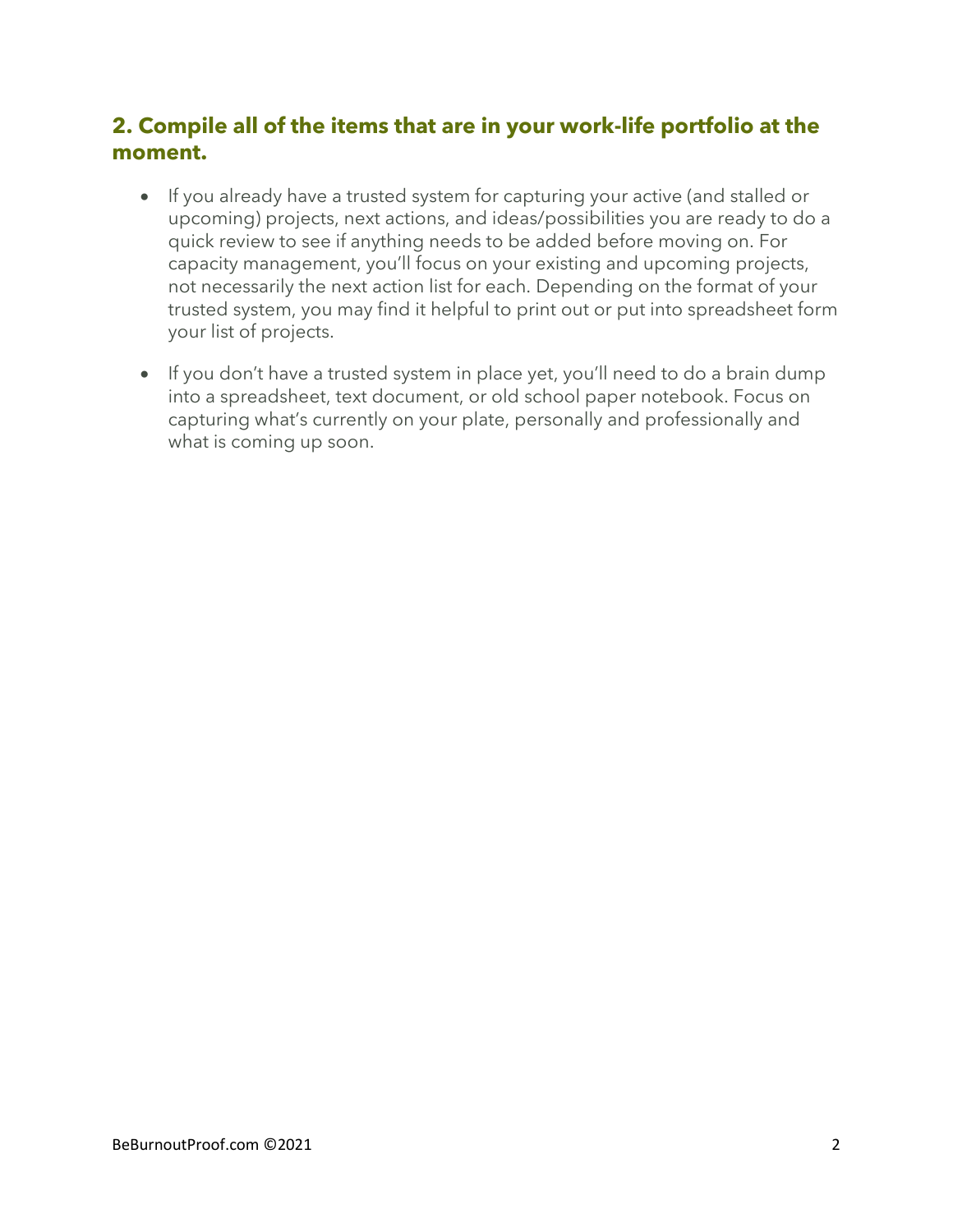# **3. Go through several iterations of categorizing each item in your portfolio.**

Start with the first bullet below and read through your captured list, noting each item that fits the category. Then move to the second bullet and add its category to applicable items on your list. As you work down the list of bullets, some of your portfolio items will be assigned to multiple categories and some may be unassigned.

- (**T**) Is this item **Time sensitive** in the immediate future? It's helpful to know what these items are since they will likely *not* be good candidates for taking off your plate if you've already committed to them.
- (**E**) Is this an item you get some **Enjoyment** from doing? Enjoyment in this sense doesn't have to be pure fun or limited to personal/social activities. It could be something in your professional portfolio that you find really interesting to work on or to be involved in.
- (**D**) Could this item possibly be **Delegated** to someone else to complete? Don't focus on whether it would be a hassle to delegate it or if you'd rather do it yourself. In a later iteration you'll come back and rate the ease/hassle/feasibility of delegating an item.
- (**L**) Could this item be done **Later** when you have more bandwidth? In a later iteration you'll come back and rate the ease/hassle/feasibility of changing the timeline for the item's completion.
- (**C or I**) Is this item **Critical** to you or **Important** to you (personally or professionally)? A critical item could be moving a loved one into skilled nursing care or leading a high-stakes initiative that you could lose your job over. An important item might be attending all of your child's soccer games, achieving a known metric at work that earns you a bonus, or be an item that is part of a larger sequence of events such as earning a certification that will open new career opportunities to you down the line.

Now look at the items on your list that have not been included in a category. If it is helpful to you, come up with some new categories for them. It's also fine if they are not assigned a category.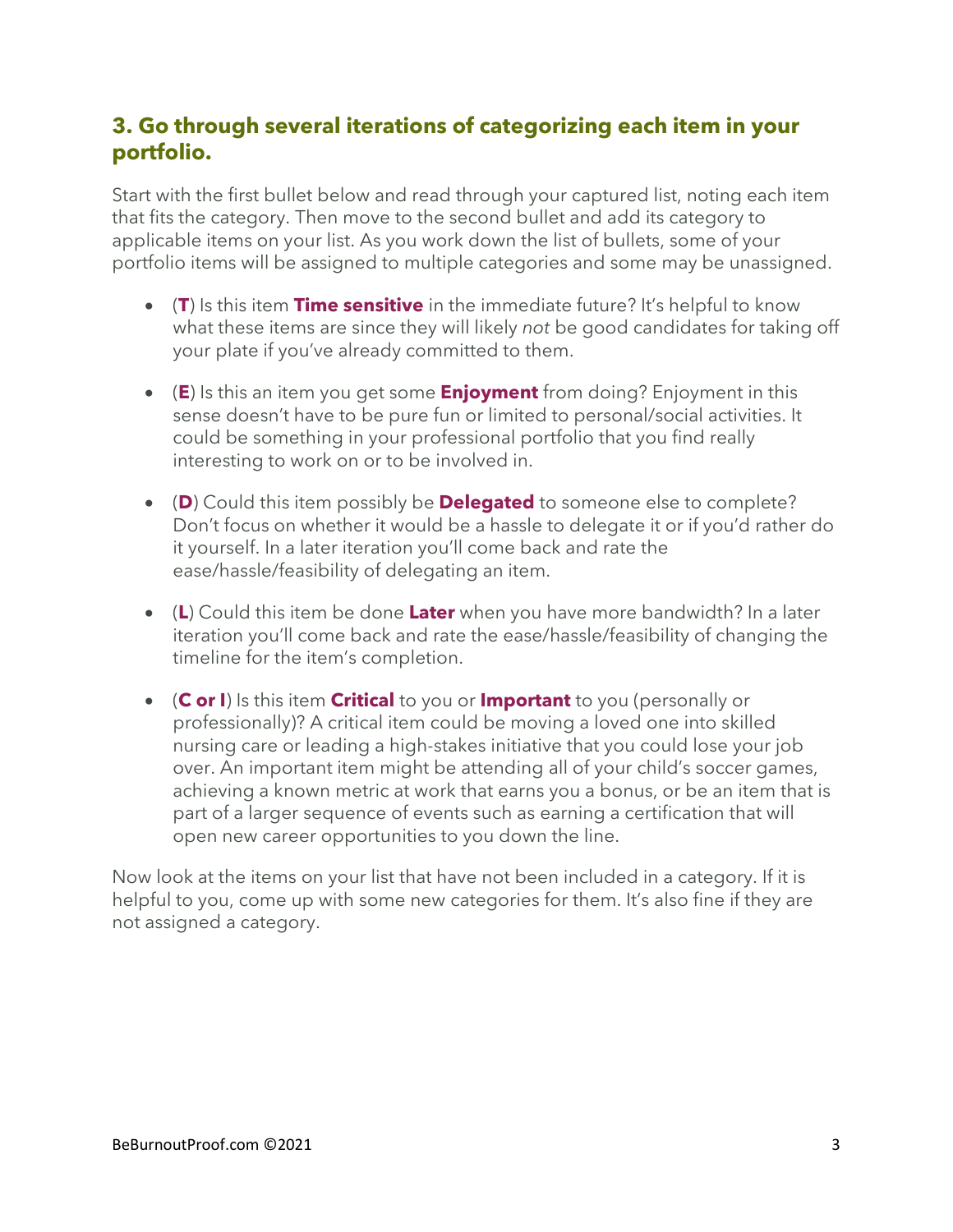# **4. Assign an intensity to each item in the Enjoyment, Delegation, and Later categories.**

- For each item you assigned an E, give it a number from 1 to 5 where E5 is the highest level of enjoyment. Remember that assigning something E1 still means you enjoy it enough to put on the enjoyment list.
- For each item you assigned a D, D5 means something is pretty straightforward to delegate and D1 means yes technically you could delegate it but it would be a big hassle, etc.
- For each item you assigned an L, L5 means it would be relatively easy to put the item on hold and do it in the future and L1 means it would take quite a bit of renegotiation with others to do it later.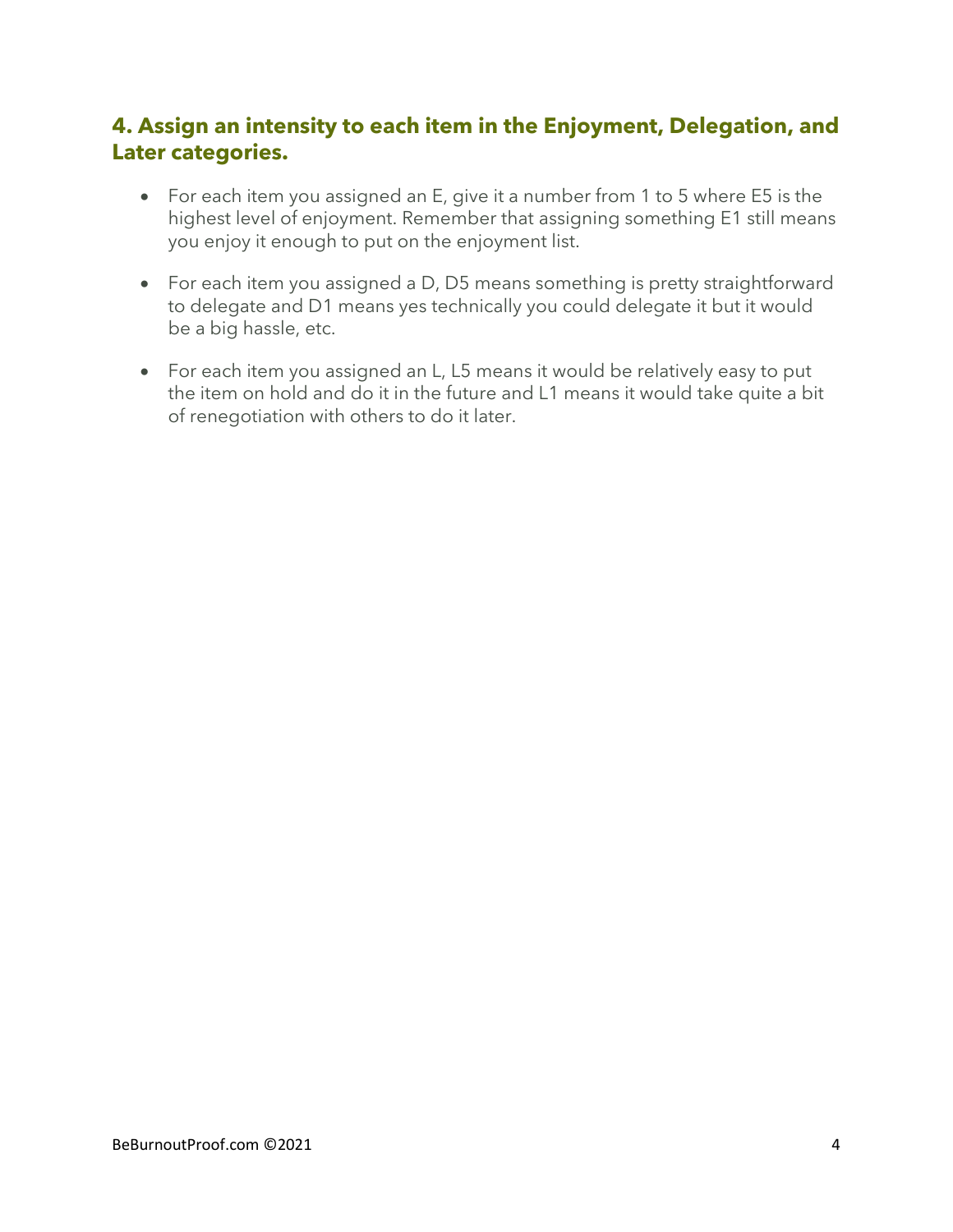### **5. Review the items again and determine which can be reduced in Scope (S) from what you originally planned.**

Whether or not you want to scale back, think about whether there is a reasonable lesser version or minimum viable version that would be acceptable. I like to think about doing "C" level work versus "A+" work. The grade of C represents an average outcome … and sometimes that is perfectly fine (yes, really). Remember, just because you already rated something as Critical or Important doesn't mean it can't also be scaled back.

Jot down some ideas for what the reduced scope could look like. What does a "C" level outcome look like? Are you in control of the scope yourself? If not, what would have to be renegotiated and with whom in order to scale back?

When you reduce the scope, does it make it easier/possible to Delegate? Does it change your Enjoyment level? Does it change the timeline to either Time sensitive or Later?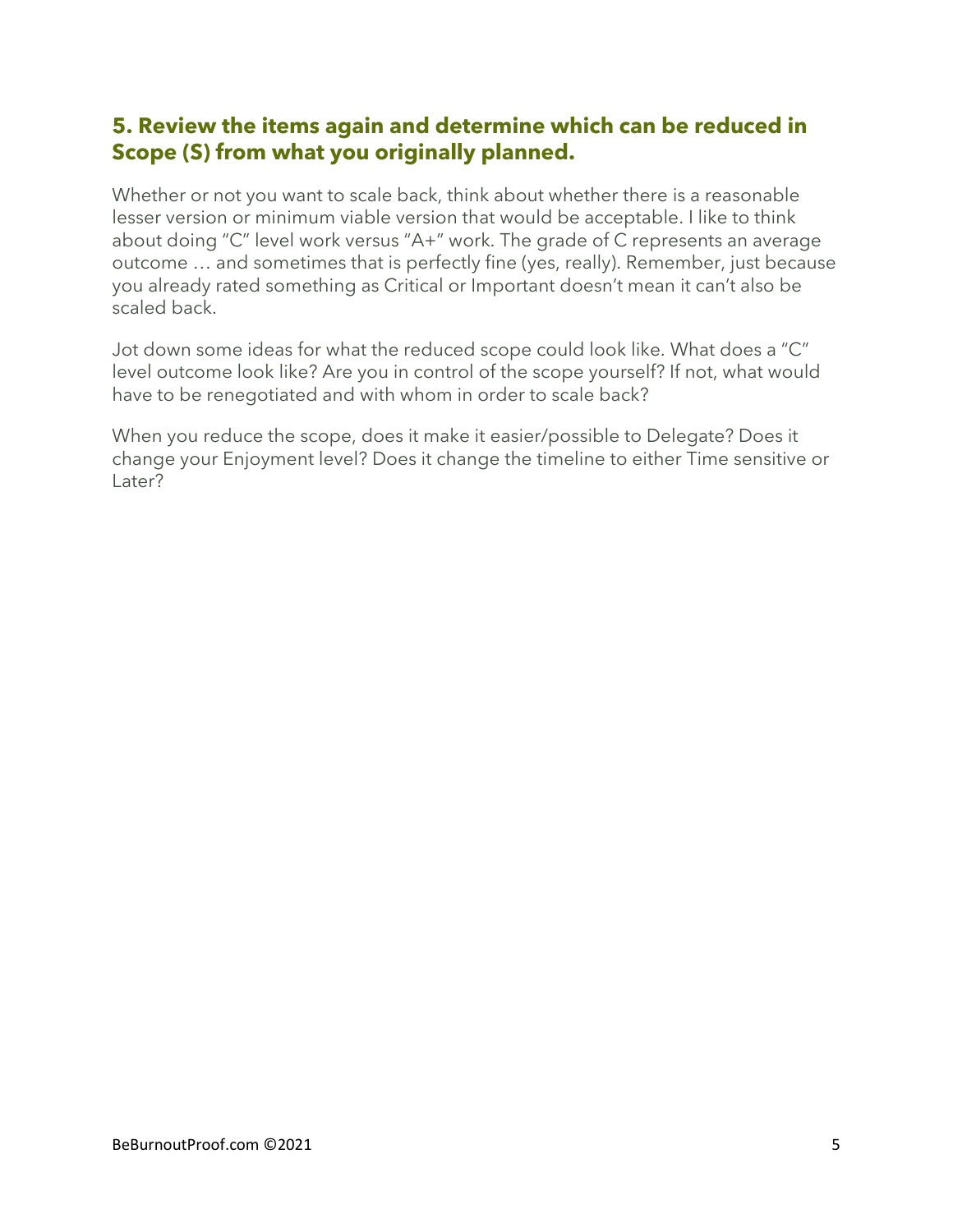### **6. Make some decisions about what you will defer until later, will delegate, and will plain old not do.**

There isn't any magic formula for this. It's up to your discretion.

To make your decisions, it can also be helpful to think through the downsides or consequences that may need to be planned for.

For items you are deferring, make sure you set a reminder of some sort to bring them back to your attention for review and a decision to act or defer again. You could defer them for a specific length of time and put a reminder in your calendar or you could put them on a list called "To Review Once a Quarter", etc.

For items you will delegate, jot down the parameters for what a successful outcome looks like, any pitfalls that must be avoided, timeline expectations, and how you'd like the person to communicate with you re questions or issues while they are working on it.

Give yourself a gold star or pat on the back for every item that you decide to remove from your portfolio completely and have no one do :)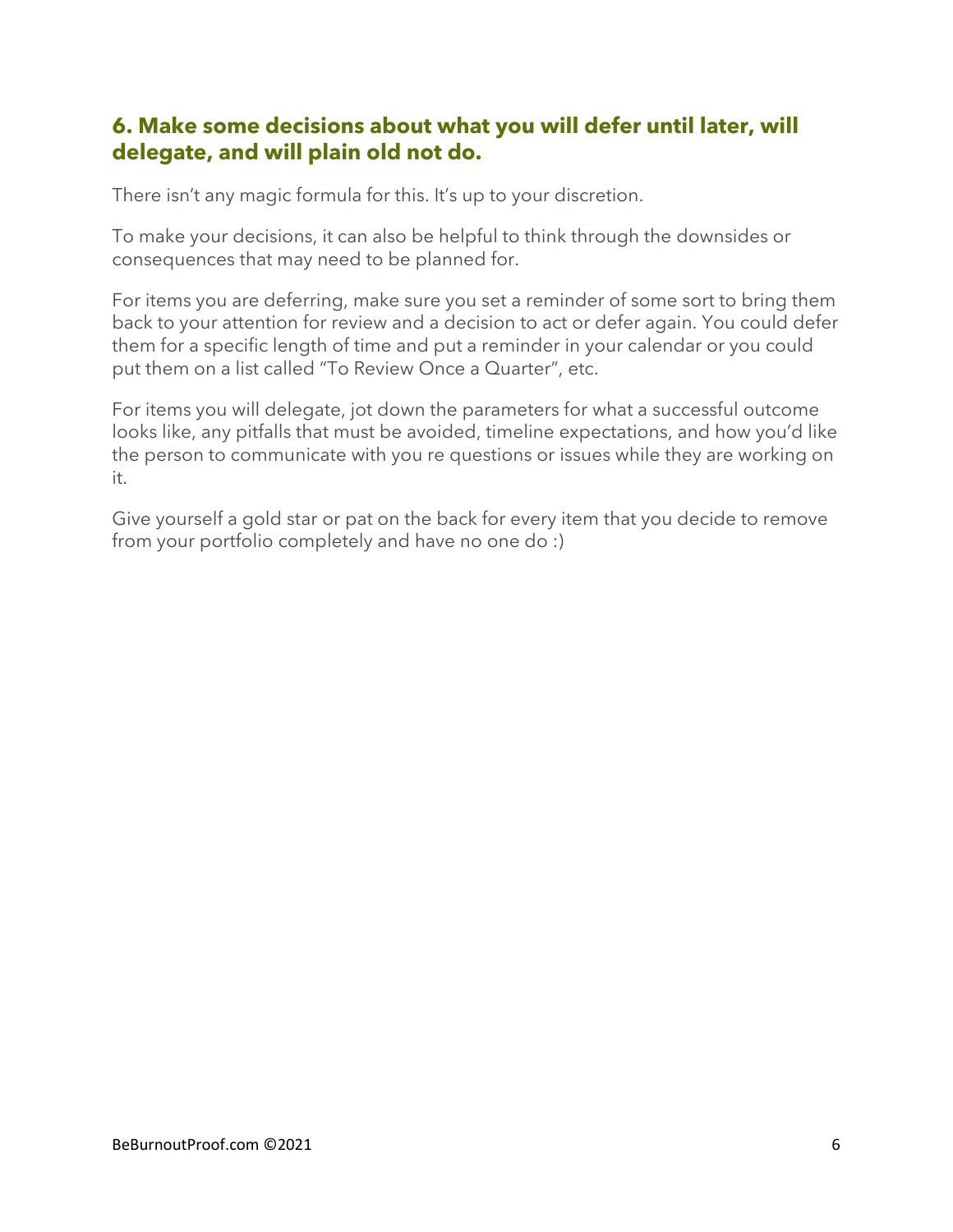# **7. Make a plan for renegotiating.**

If you need to gain others' buy-in or permission to bow out (i.e., defer indefinitely), delegate, defer, or change scope, then take some time to jot down your rationale and approach.

Regardless of the approach you are advocating, it can be helpful to anchor the conversation in priorities. For example, if the conversation is with your boss you might start by reiterating the priorities that you are working on and explain that you've identified the responsibilities/initiatives/projects/tasks that you aren't able to move forward on until the other priorities are achieved. You have thought through some options for delegation, deferment, and modifications to scope/scale and would like to discuss.